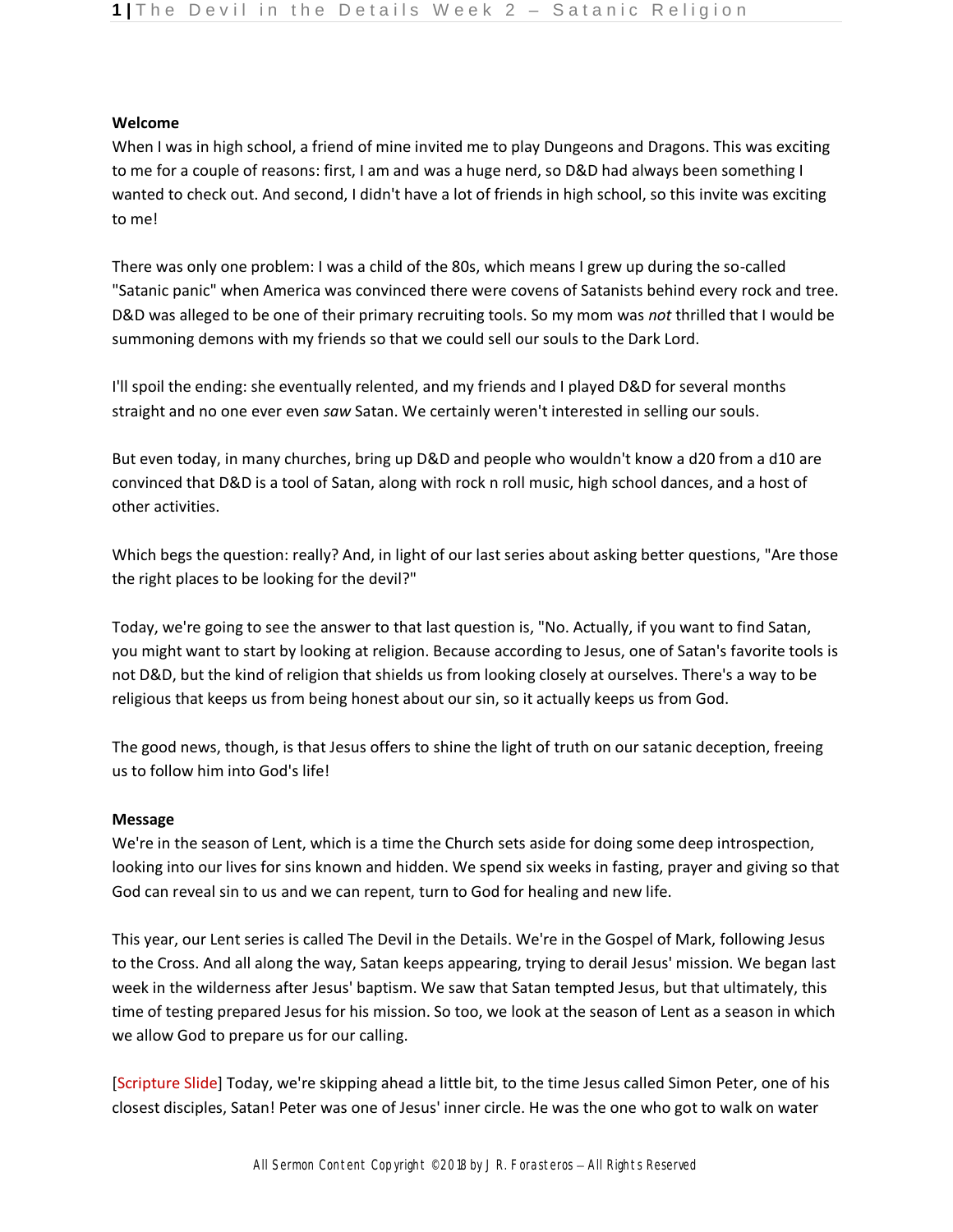with Jesus. And he later became one of the most important leaders in the early church. Mark 8 marks the halfway point for Mark's story of Jesus. This is right after the disciples have figured out Jesus is God's promised Messiah. Jesus asked them who he was, and Peter - sort of the self-appointed leader of the disciples, blurted it out: "You're the Messiah!"

So now that the disciples know who Jesus is, Jesus sets about telling them what it *means* that he's the Messiah. Because it's not what they've been expecting. They think he's going to raise up an army and lead military battles. But Jesus has come to die. Let's read what happens when Jesus tells them as much:

Then Jesus began to tell them that the Son of Man must suffer many terrible things and be rejected by the elders, the leading priests, and the teachers of religious law. He would be killed, but three days later he would rise from the dead. As he talked about this openly with his disciples, Peter took him aside and began to reprimand him for saying such things.

Jesus turned around and looked at his disciples, then reprimanded Peter. "Get away from me, Satan!" he said. "You are seeing things merely from a human point of view, not from God's."

You can imagine the scene, can't you? The disciples have spent weeks nervously whispering about whether this Jesus they've been following has been the Messiah in disguise. They see him do *impossible*  things and begin to hope. After all, if he can calm storms and command demons, what hope do the Roman oppressors have against him?

Then, he straight up *admits he's the Messiah*. Can you feel the rush of excitement, the flush of hope, that feeling that they're going to be part of history?

And then he immediately starts telling them that when he gets to Jerusalem, the seat of Roman power, they're going to kill him.

Way to kill the mood, Jesus! If you want people to follow you, this is *not* the way to do it!

Now imagine you're Peter, the sort of unofficial leader of the disciples, self-appointed side-kick to Christ. You see how Jesus' negative self-talk is really bumming out your friends so you pull him aside. Mark tells us Peter was "rebuking" Jesus.

"Jesus, if you're the Messiah, then that's enough talk about being betrayed and getting killed. The Messiah is God's *chosen champion*. You're going to go to Jerusalem and defeat God's enemies. You're going to take back the throne of David and rule for 1,000 years! You've got to quick talking about betrayal and crucifixion. I'm telling you this as a friend, in godly love."

And it's to *this* statement Jesus responds, "Get behind me, Satan! You're using human words, not God's."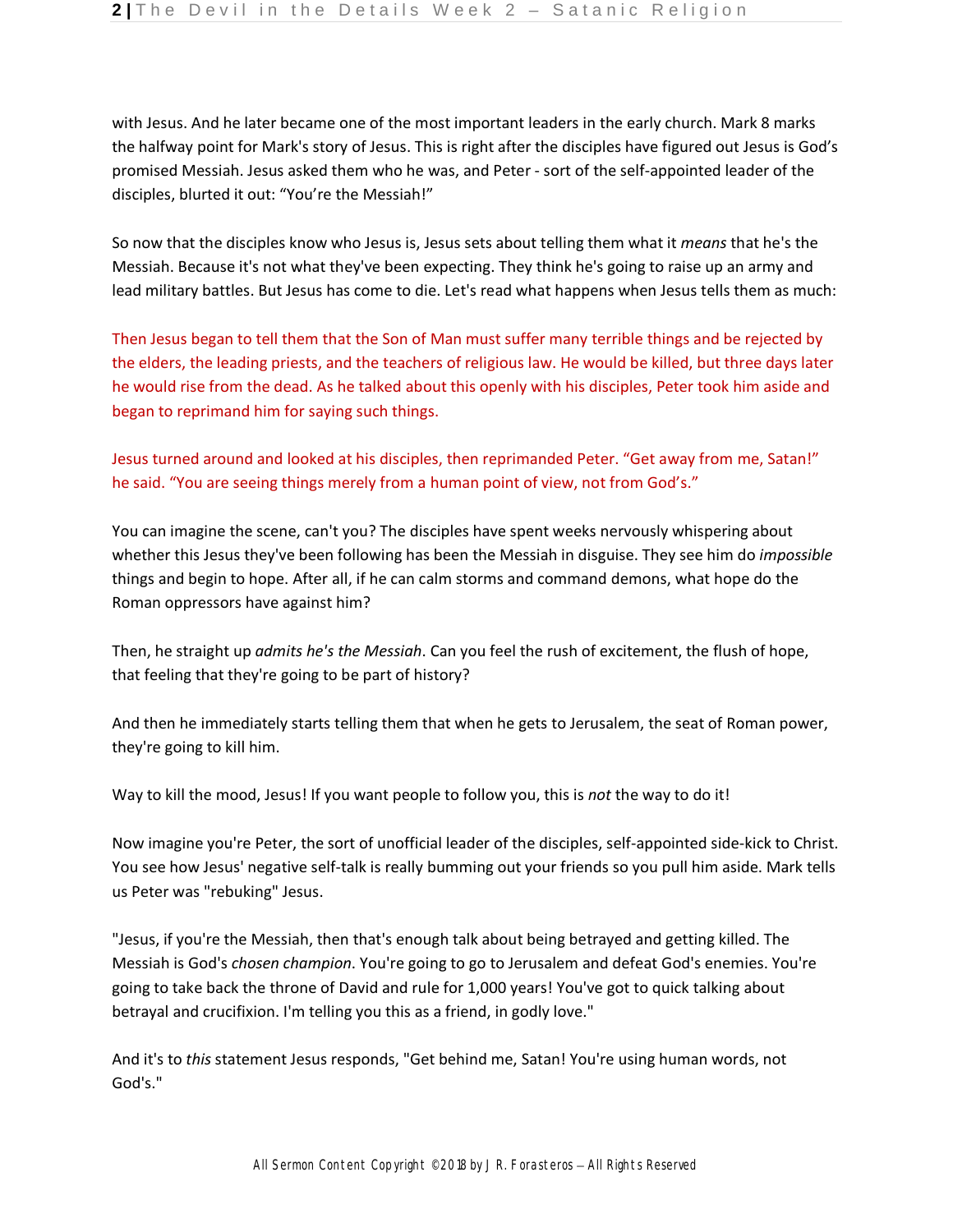When Jesus calls Peter "Satan", he's saying that Peter is tempting him to abandon the way of God. In other words, Peter's rebuke is exactly the kind of thing Satan would say.

And what is Peter saying? He's saying that *Jesus doesn't have to go to the cross to be the Messiah*. He's not trying to get him to get a tattoo or play an half-orc wizard or play some sick power chords on a lute. He's trying to get him to be exactly who all Jesus' contemporaries expected the Messiah to be.

You can hear Peter's words now. "God hates the Romans. They're an affront to his holiness. The Bible says this is what was going to happen!"

Peter is using religion to try to talk some sense into Jesus. But it turns out the sense is satanic, and Jesus knows it. So he says, "Get behind me, Satan!"

Can we sit here for a moment? It's troubling, isn't it, that religion can get in the way of God? Troubling that we can go to church and read our Bibles and memorize scripture and *still* be tricked into seeing things from Satan's way rather than God's?

How can we know if our religion is good and true, if it's connecting us to God rather than getting in the way of God? The key is to look at the difference between what Jesus said and what Peter said (when he sounded like Satan).

Jesus said, "I'm going to go to Jerusalem, be handed over and killed." And Peter rebuked that. He denied that any Messiah could *lose*.

There is a way to be religious that keeps us from the Cross. It's a theology that says Jesus died for us (so that we don't have to die). Because Jesus bore our punishment, we can remain safe, secure and comfortable. We don't have to do anything - our faith has no external existence. We can act how we want, treat people however we want, as long as we believe Jesus died *for* us.

But that's not the way of Jesus. He goes on, just after he rebukes Peter, to address all of us who would be his disciples:

Then, calling the crowd to join his disciples, he said, "If any of you wants to be my follower, you must give up your own way, take up your cross, and follow me. If you try to hang on to your life, you will lose it. But if you give up your life for my sake and for the sake of the Good News, you will save it. And what do you benefit if you gain the whole world but lose your own soul? Is anything worth more than your soul? If anyone is ashamed of me and my message in these adulterous and sinful days, the Son of Man will be ashamed of that person when he returns in the glory of his Father with the holy angels." -- Mark 8:31-38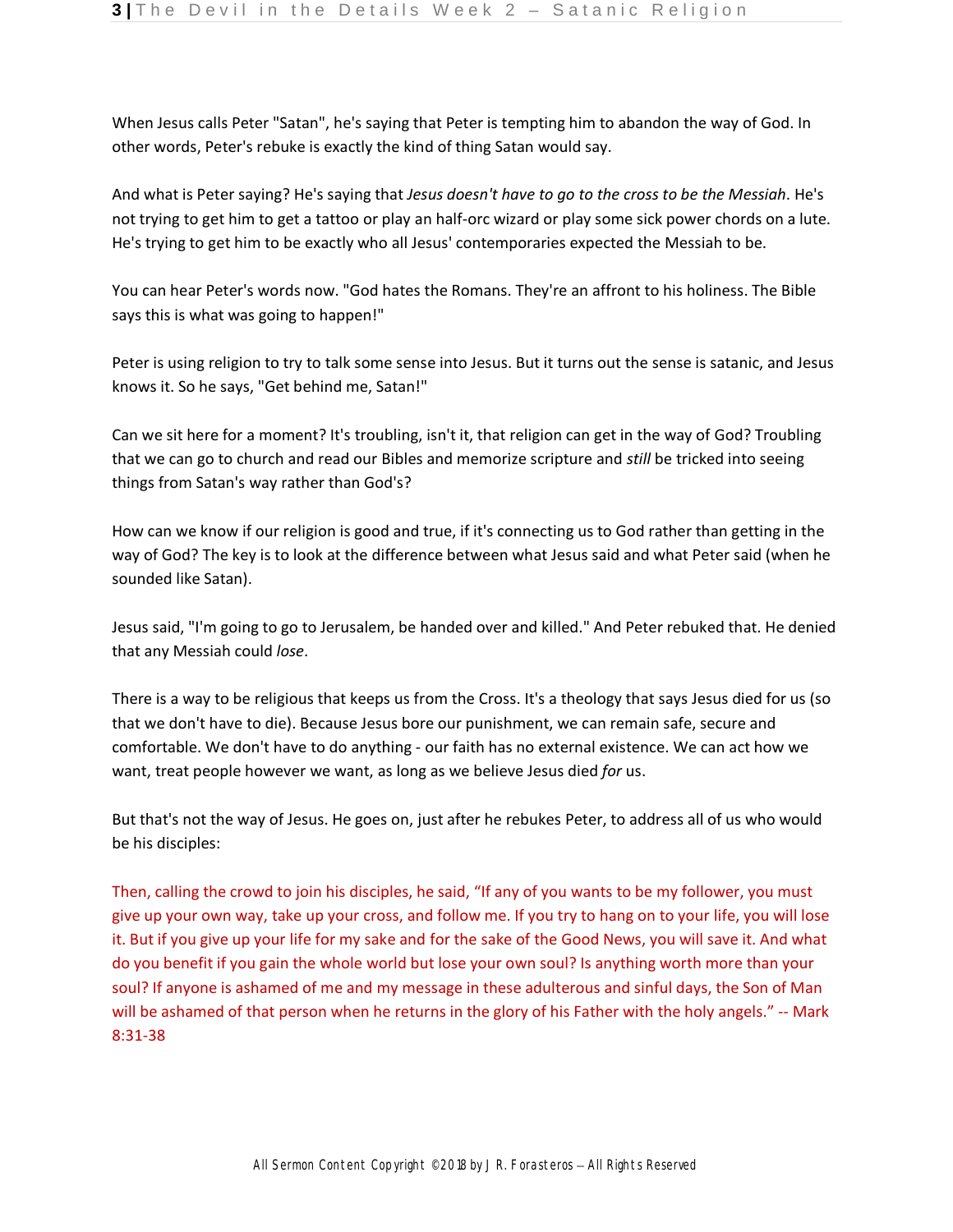Jesus warns that the way of the world, the way Satan would have us follow, is a way of gaining, acquisition, power and comfort. They're the things we surround ourselves with to make a life for ourselves. They're the very things Peter was trying to get Jesus to think about.

But Jesus says that if we make these things our goal, we'll gain them - but at the expense of our true life. Much like we talked about on Ash Wednesday - these become their own reward. We get them but lose eternity.

If we would follow Jesus, if we would have God transform us and give us life, we have to pick up *our*  crosses and follow Jesus to Jerusalem, to his cross. Jesus died for us, but he also calls us to die *with him*. Jesus calls us to crucify our sinful selves, those Shadow Selves that want to be comfortable rather than welcoming. Jesus says that self that wants to win has to lose. Jesus warns us that the person who wants to be known and acclaimed has to deny themselves.

We have to give up our own ways and follow him.

How many of us have found ourselves in a religion that's comfortable? How many of us have been seduced by a faith that is mainly about being safe? A religion that buffers us from undesirable people, that says God wants us to work hard and will reward us with material blessings?

We become convinced that Satan is in the poor and the refugee, those who aren't as well-off as we are, the outsiders and the weirdos. We stay where it's safe, because where else would God be?

How many of us have been seduced by a religion of performance? One that says that what God cares about most is piety - do all the right religious things and stay away from the people who don't?

We're sure Satan is in the bad folks, reveling in sex drugs and rock n roll. We work hard to be holy so we remain in God's favor. Satan won't gain a foothold in our hearts!

Others among us are seduced by a Christianity that wins. We think God is on our side, backing our political party or our view on social issues and, like the disciples, we've been called to wage holy war on all those who disagree.

We're sure Satan is in our enemies, and we're not surprised to find enemies everywhere in the world, in our country, at work and in our homes. The only place we don't see an enemy to fight is in ourselves. How could we? God is on our side!

But Jesus warns us these are the ways of the world. And Satan is happy for us to follow this religion because ultimate it shields us from the way of the Cross. We gain the world and lose ourselves in the process.